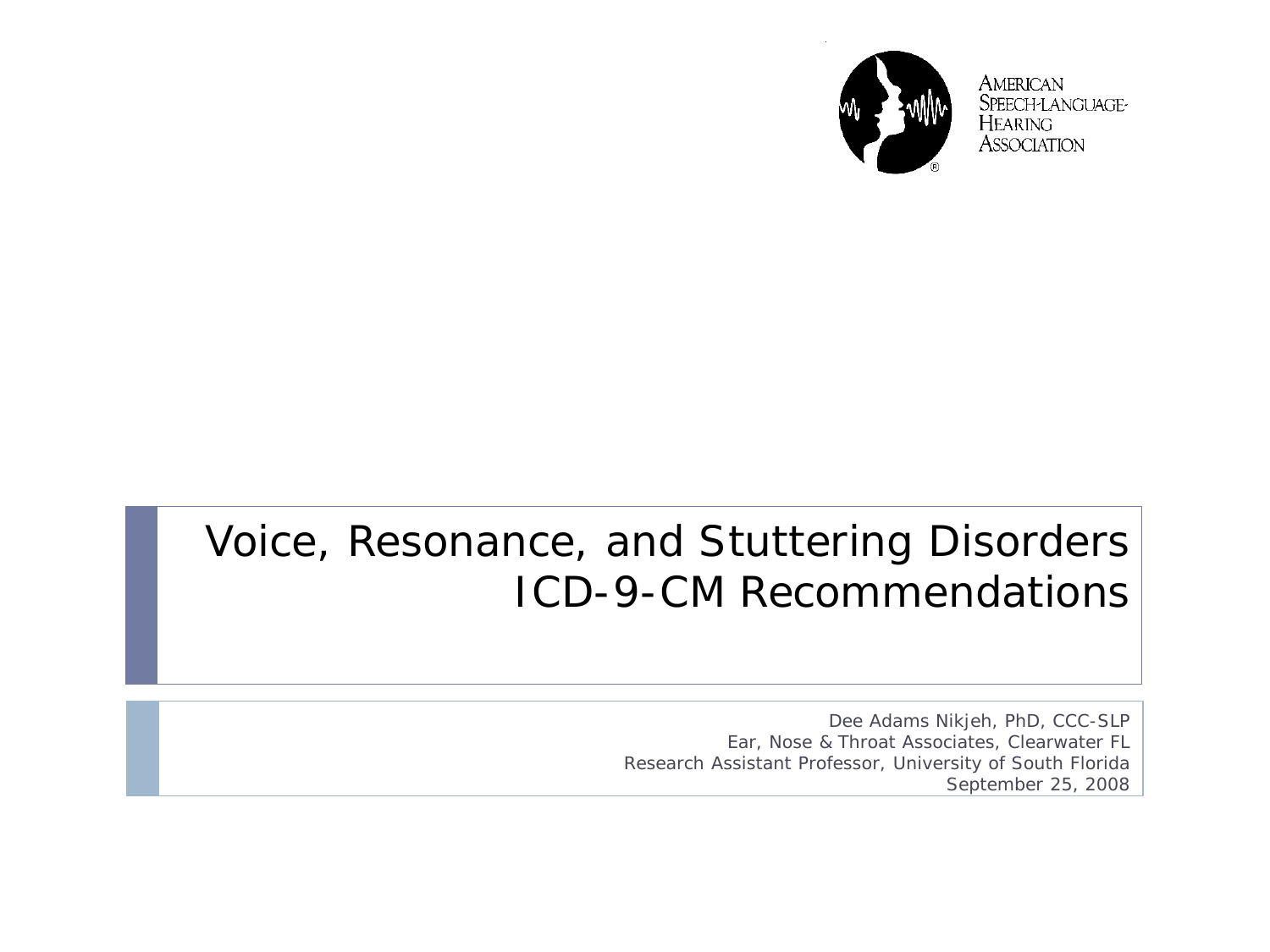## Proposal for Changes to ICD-9-CM

- ▶ Chapter 16: Symptoms, Signs, and III-Defined Conditions (780-799)
	- ▶ (784) Symptoms involving head and neck
		- *784.4 Voice Disturbance*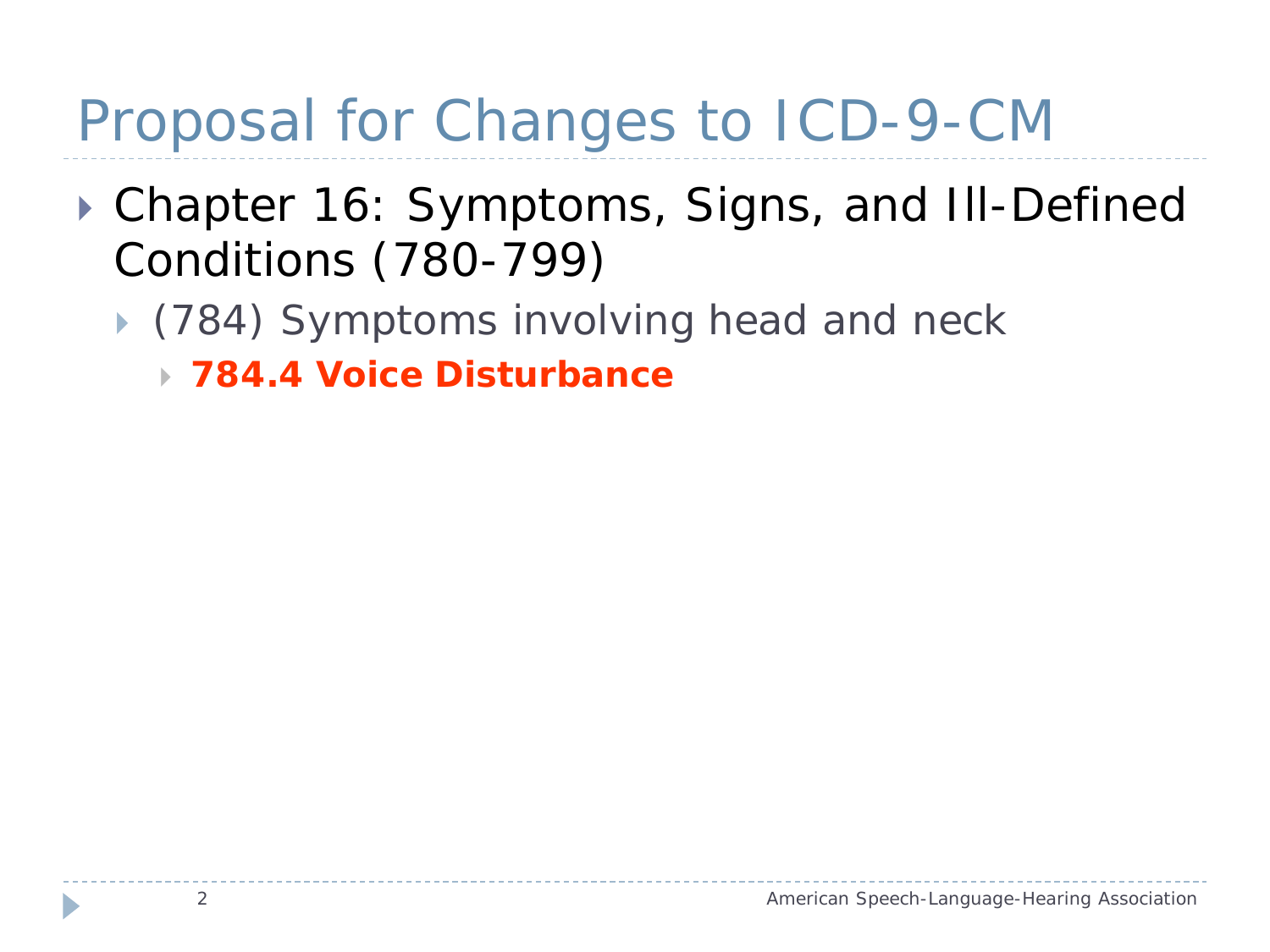# Current Listing in ICD-9-CM

- 784.4 Voice disturbances
	- 704.40 Voice disturbance, unspecified
	- 784.41 Aphonia, loss of voice
	- 784.49 Other Change in voice Hypernasality Dysphonia Hyponasality Hoarseness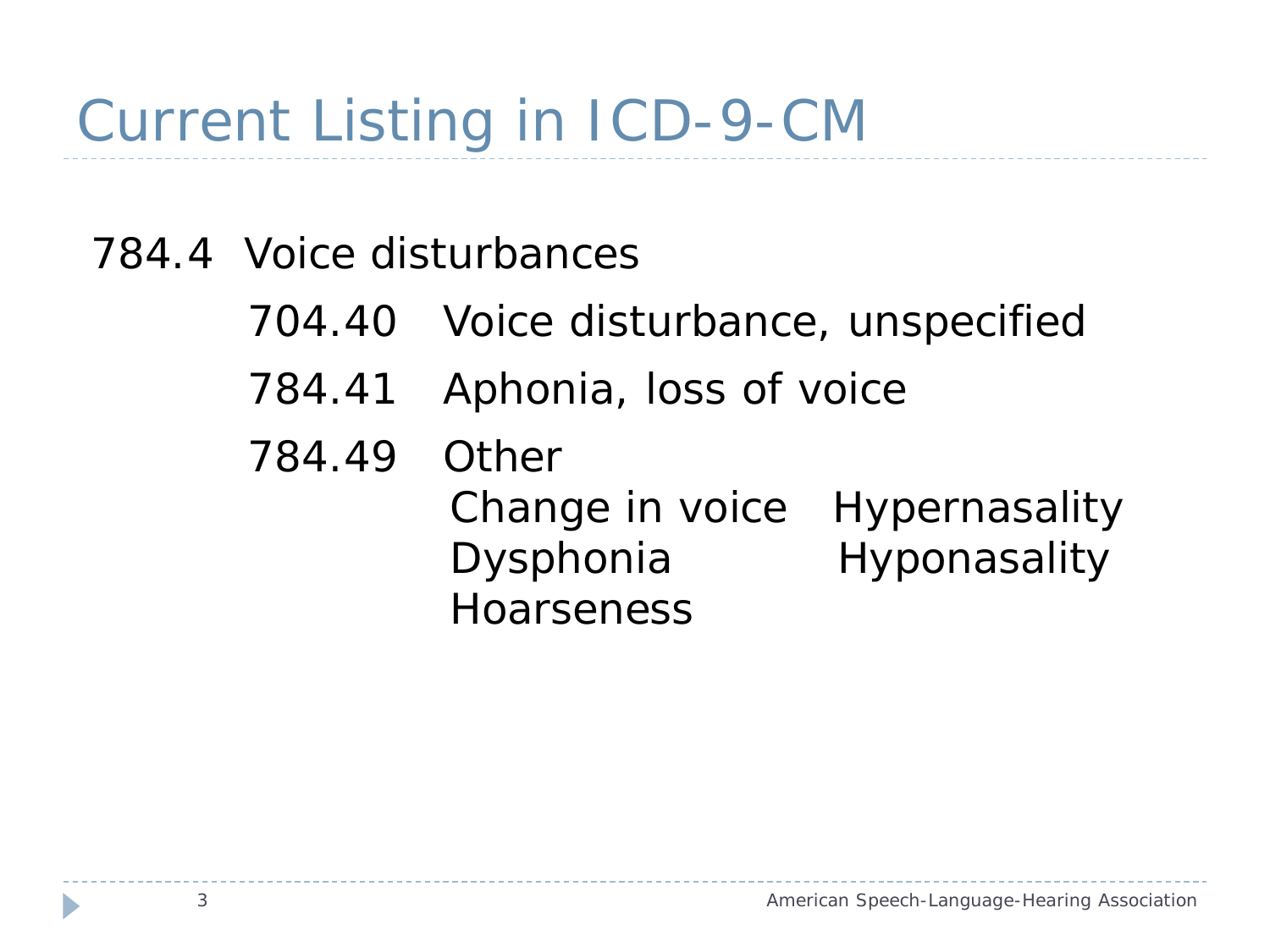### Voice Disturbance vs. Resonance Disorder

### *Voice Disturbance*

- Disorder of phonation
	- ▶ Known as "Dysphonia"
- ▶ Symptom of laryngeal disorder
	- Affects structure and/or function of *larynx*
- Examples: nodules, polyps, GERD, laryngeal cancer, vocal cord paralysis

#### *Resonance Disorder*

- ▶ Disorder of resonance and nasal air flow
- ▶ Symptom of velopharyngeal dysfunction
	- ▶ Affects structure and/or function of *oral cavity, nasal airway, and/or the velopharyngeal port*
- ▶ Examples: cleft palate, submucous cleft, hypertrophied adenoids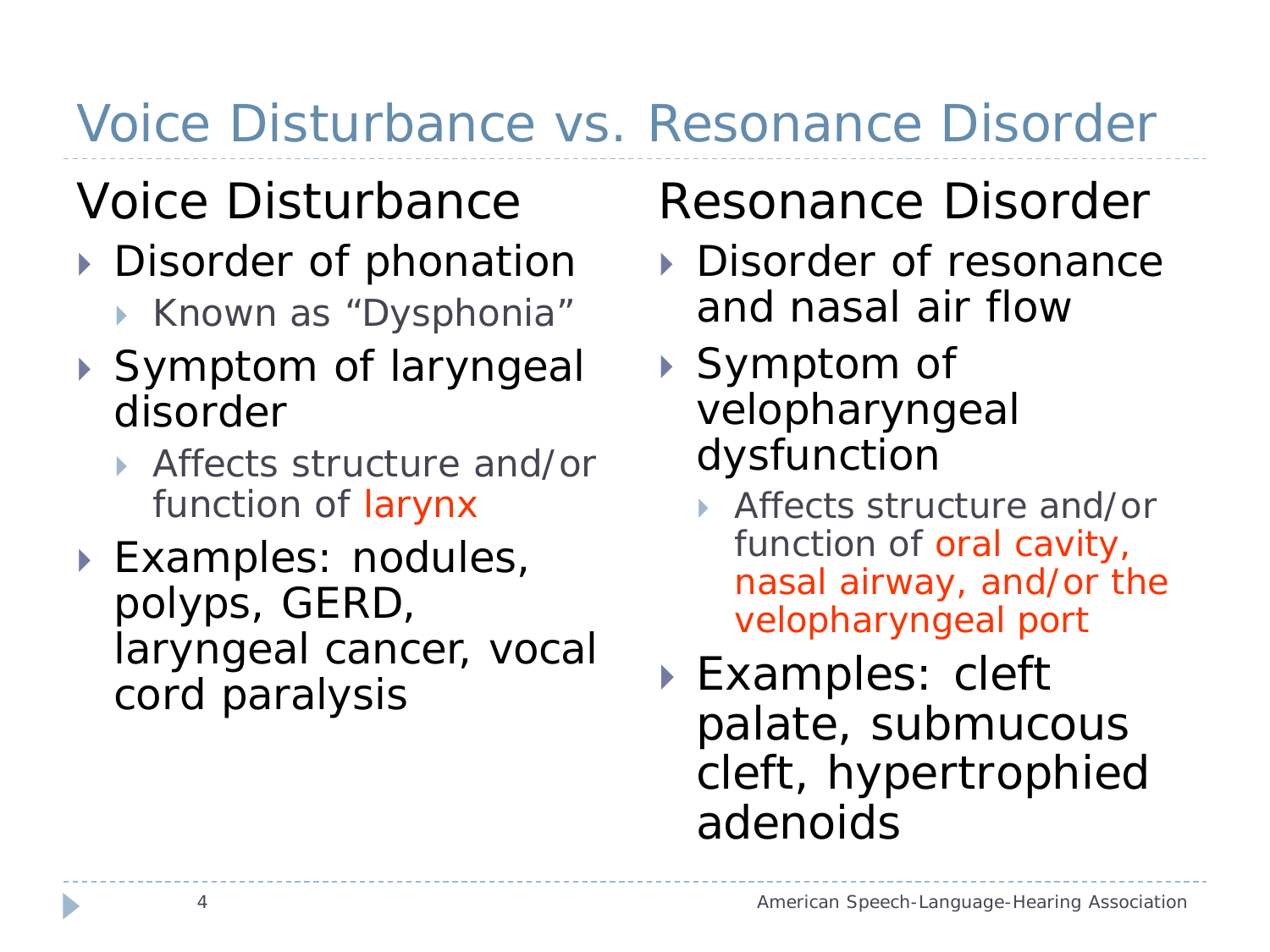#### Hyponasality – diminished nasality

▶ Hypernasality – excessive nasality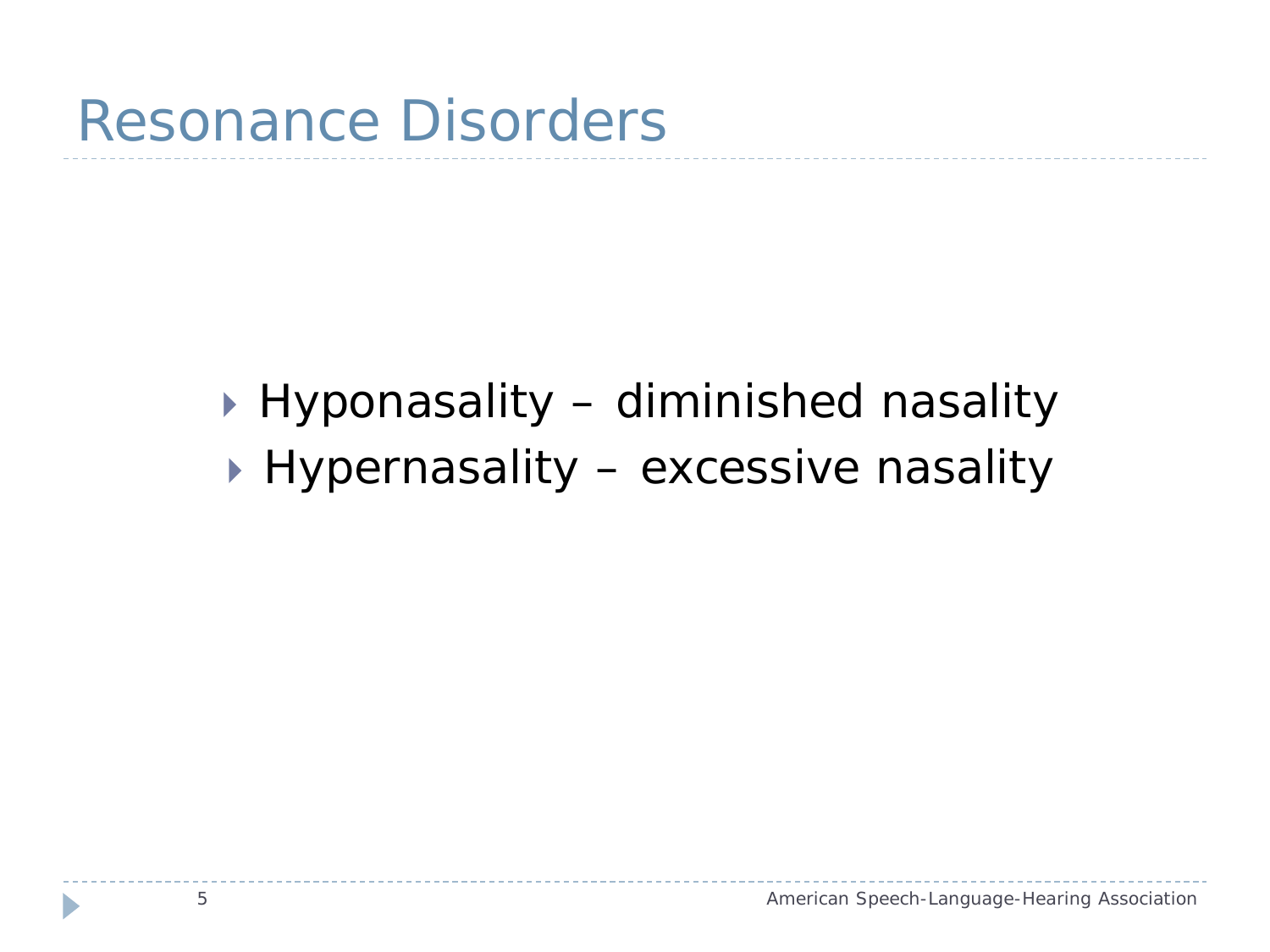### Why Revise the Code?

- Dysphonia is a disorder of phonation
- Dysphonia is *distinct* and *separate* from a disorder of resonance and nasal air flow
- ▶ Evaluation techniques and management strategies are different for disorders of phonation versus resonance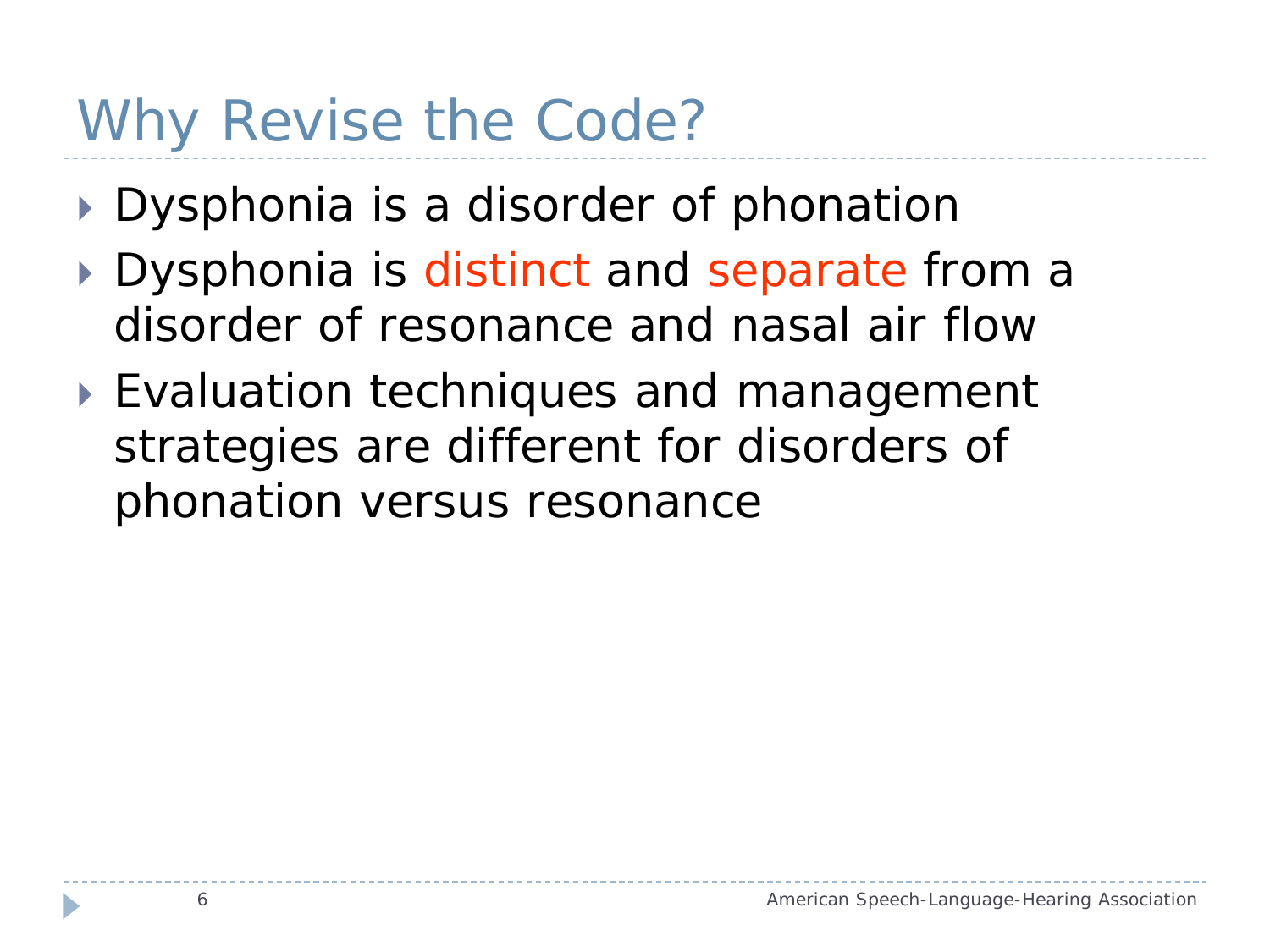### Benefits of the New Codes

- ▶ Clarifies and specifies the disorder
- ▶ Provides a more definitive diagnosis
- **Improves communication between disciplines**
- Facilitates efficient treatment planning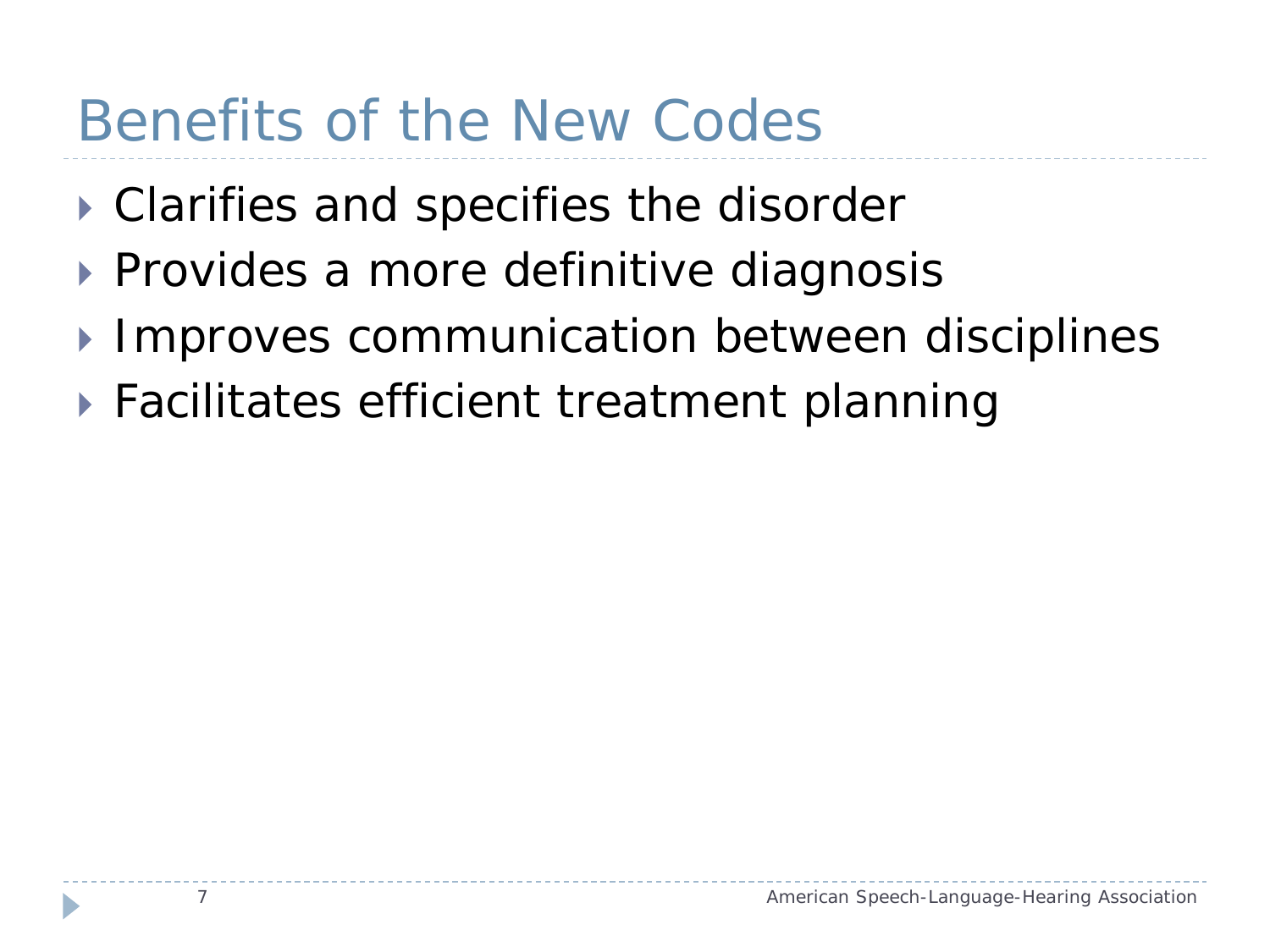### Proposed Changes to 784.4

- 784.4 Voice and resonance disorders
	- 784.40 Voice disorder, unspecified
	- 784.41 Aphonia
	- 784.42 Dysphonia

**Hoarseness** 

- 784.43 Hypernasality
- 784.44 Hyponasality
- 784.49 Other voice and resonance disorders